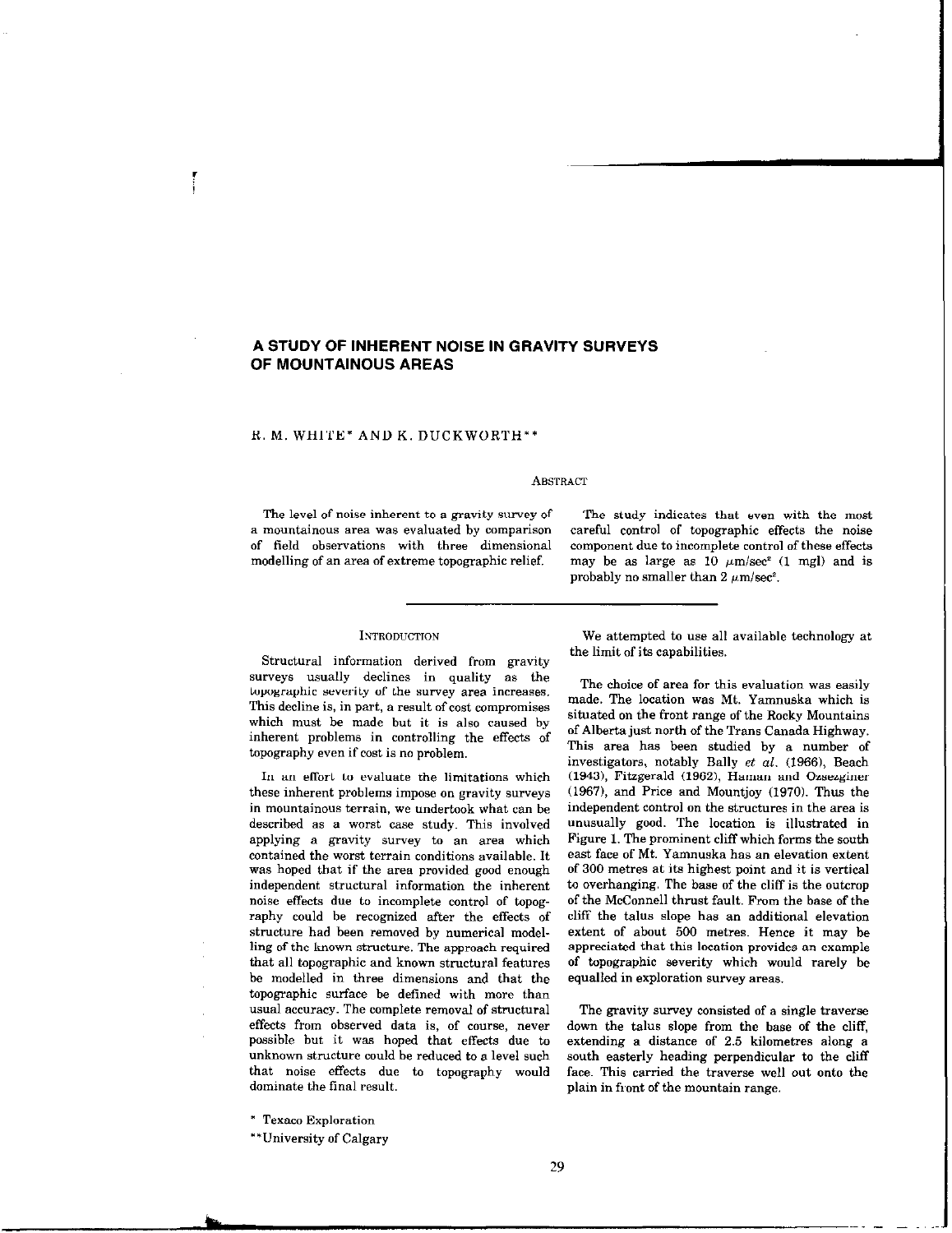

Fig. 1. Mount Yamnuska viewed from the south. The gravity traverse met the cliff below the prominent peak which is emphasized by shadow.

The numerical modelling of the topographic and structural effects was treated by means of an algorithm due to Talwani and Ewing (1960). This permits the treatment of three dimensional masses which are defined by means of horizontal contours so that it is ideally suited to the treatment of topographic maps and of contoured structures within the topography.

Details of all the procedures employed in this study were provided by White (1976) and only the essential features are described here. The measures which were taken to control topographic effects were extended well beyond what would be economically feasible in an exploration survey. Our aim was to determine what was possible if the minimum amount of compromise was allowed ta influence the result.

### TOPOGRAPHIC MAPS

Four topographic maps were used in computing

the effects of topographic masses. These were the 1:250,000 and 1:50,000 maps which are published by the government plus a 1:1200 map produced by photogrammetry for this project and a I:480 map of the immediate area around the traverse which was produced by plane table. The limits to the lateral extent of the use of each map were largely controlled by practical considerations and some compromise was forced on us at this stage. The I:480 map extended no more than 60 metres on each side of the traverse while the 1:250,000 map was used out to 65 kilometres, beyond which distance the influence of terrain was found to be insignificant.

The contour intervals were made progressively smaller for zones approaching the traverse, with a 1.5 metre interval being the smallest used. The contour accuracy close to the traverse was  $\pm 0.15$ metres.

30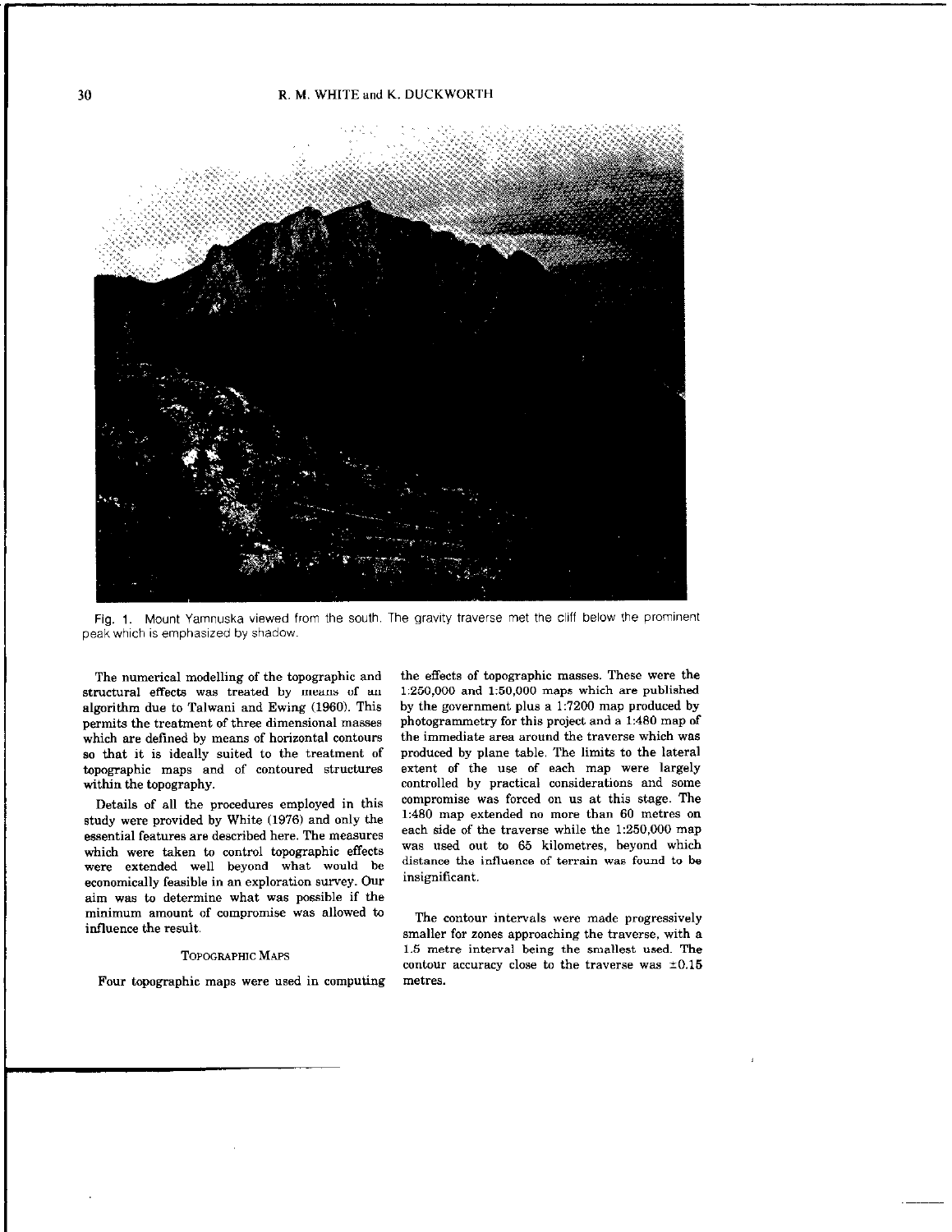## INHERENT NOISE IN GRAVITY 31

on the talus slope caused us to establish a string of secondary base stations before attempting the detailed survey of that slope. This allowed us to minimize the amount of movement of the The Talwani and Ewing algorithm was then gravimeter. In all other respects the survey was applied to this data ta compute the effect of the conducted normallv. mass situated above the geoid using a mean density

The elevation of each station was determined with an accuracy of  $\pm 0.03$  metres.

#### DATA TREATMENT

It was evident that every aspect of the treatment of the observed data required more than usual care in these special circumstances. The most notable change in approach which we adopted was that we did not carry the data reduction to the Bouguer Anomaly, we applied only the Free Air and Latitude corrections, thereby terminating the reduction at the Free Air Anomaly. The effects of topography and structure were treated in the three dimensional numerical modelling of the Free Air Anomaly.

#### FREE AIR CORRECTIONS

With the extreme elevation range which the survey area contained we felt that we should examine the possibility that the use of a single mean Free Air Gradient would be inappropriate. It was found that over the total elevation range of 532.8 metres on the traverse, the use of a single gradient caused a maximum error of  $0.2 \mu m/sec^2$  (ie 0.02 mgals). This error was small enough to permit the use of a single mean gradient over the whole elevation range. We adopted the figure -3.0818  $\mu$ m/sec<sup>2</sup>/m (ie -0.09393 mgl/ft) using a mean  $\mu$ m/sec<sup>-</sup>/m (ie -0.09999 mgi/ft) using a mean effects plus the effects of the inherent deficiencies elevation of 1596 m and a latitude of 51°7'N.

This presented no special difficulties other than in the lateral locations of stations in which we experienced the same difficulty as in the other plane. Thus any computation of the effects of aspects of surveying mountainous topography.

means of a gradicon digitizer with point density on maps were treated. These maps also included the

GRAVITY OBSERVATIONS each contour being made approximately propor-The difficulty of moving the gravimeter safely tional to the severity of the curvature of the contour. Judgement as to the density of points needed for accurate definition of each contour was entirely at the discretion of the observer.

> of  $2.72 \times 10^8$  kg/m<sup>3</sup> (2.72 gm/cc). This computation, which also took into account the curvature of the earth, provided the theoretical Free Air Anomaly minus structural effects. The mean density was derived by taking a weighted average of individual rock unit densities according to the known volumes of occurence in the area.

> The observed and theoretical Free Air Anomalies were then compared as shown in Figure Z(b). The close fit of the two Free Air profiles confirmed that the mean density of 2.72 x  $10^8$  kg/m<sup>3</sup> was a good estimate and we found no need to adjust it. This may be seen to constitute Nettletons density determination technique.

> The single process of computing the effect of the three dimensional mass above the geoid is directly equivalent to the two stage process of first correcting for the Bouguer slab and then correcting for the terrain which the slab does not treat. The single atage process does not provide figures for the terrain effect directly but we felt that some figures for this effect would be of interest and therefore derived terrain effect figures for the station at the base of the cliff and for the station which was most remote from the cliff. These were -377  $\mu$ m/sec<sup>2</sup>  $(-37.7 \text{ mgl})$  and  $-217 \mu \text{m/sec}^2$   $(-21.7 \text{ mgl})$  respectively.

Returning to Figure  $2(b)$  it is clear that the difference between the observed and theoretical Free Air Anomalies was caused by structural of the topographic maps used in the numerical modelling. This difference is shown in Figure 2(c) and it is in fact the Bauguer Anomaly. It must be LATTUDE CORRECTION emphasized that in this case the Bouguer Anomaly<br>represent the effects of all structures within the topography and that it can not be viewed as the<br>effect of structures below any arbitrary datum subsurface structure had ta be related to the topographic surface

NUMERICAL MODELLING Using the known structure a set of 32 contour maps of the structural units was constructed and The four topographic maps were digitized by digitized in the same way that the topographic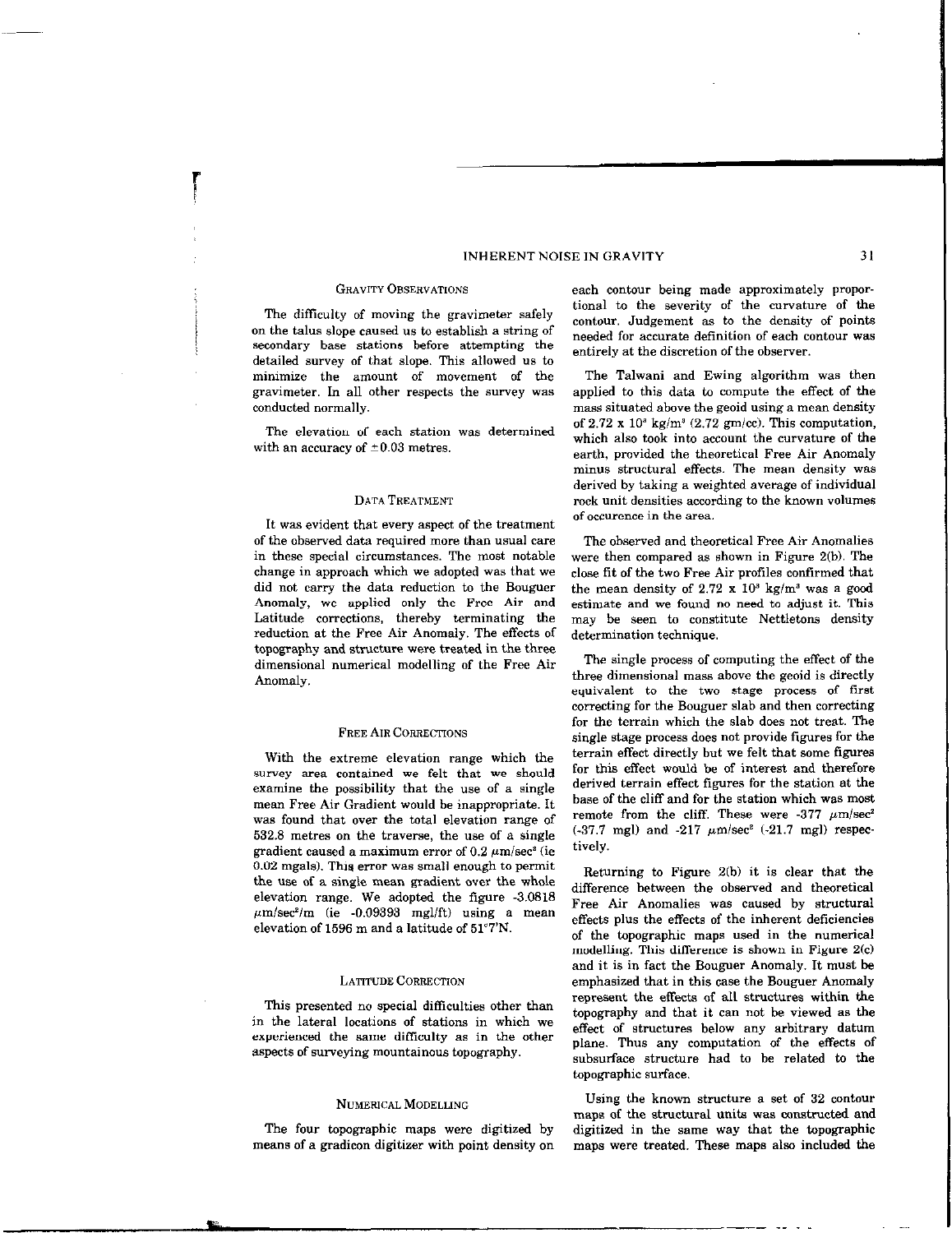

Fig. 2. The topographic profile compound with the various observed and modelled gravity profiles.

 $32$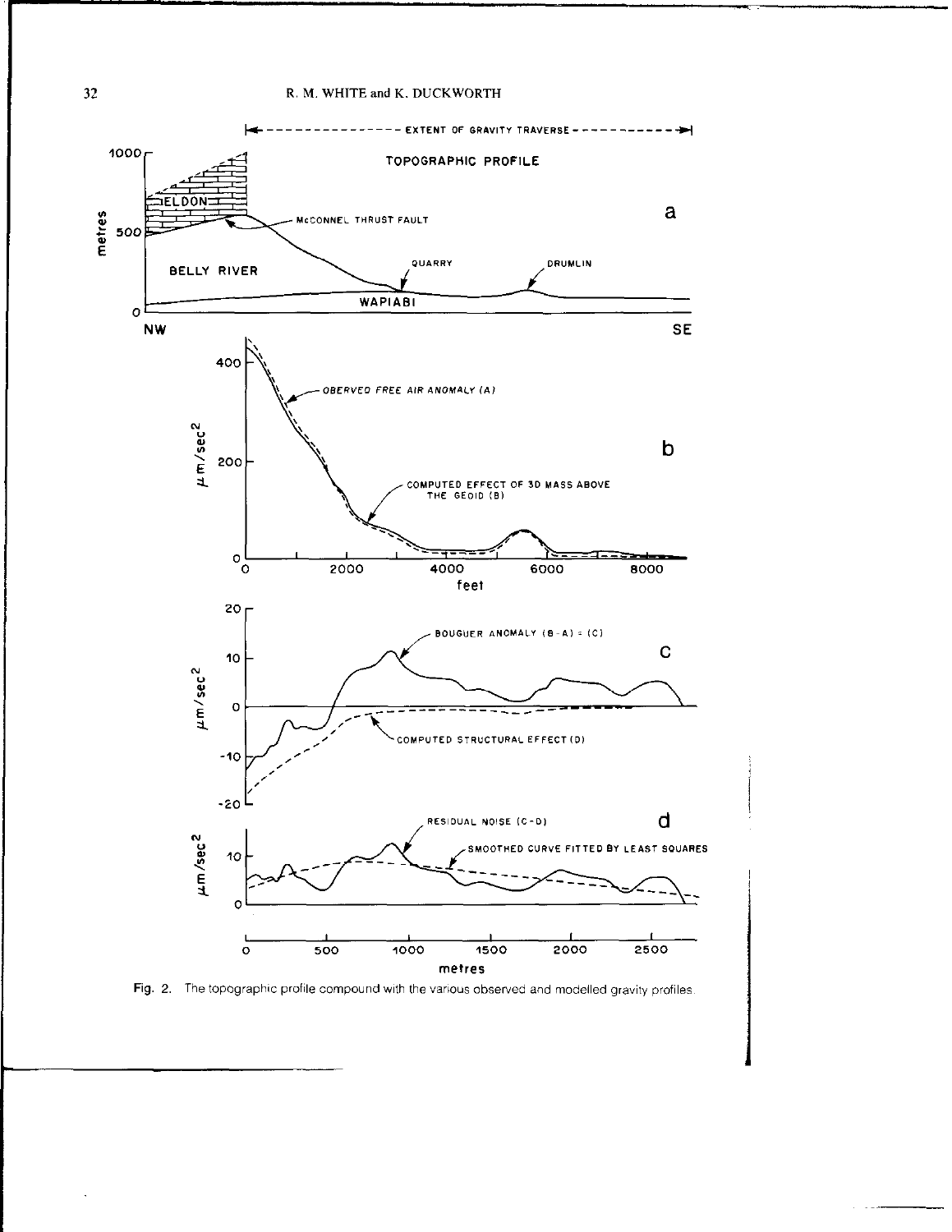### INHERENT NOISE IN GRAVITY 33

drumlin which is shown in Figure 2(a). The density contrasts for each rock unit with respect to the mean density of 2.72 x  $10^3$  gm/m<sup>3</sup> were then used with the structural maps, in the Talwani and Ewing algorithm to generate the gravity effect, at the topographic surface, of all known subsurface structures. This is shown in Figure 2(c) for comparison with the observed Bouguer Anomaly. It is evident that a better fit between them could have been achieved by iterative modification of the structural model. However, the cost of redigitizing 32 maps and computation of their effect was prohibitive. We were therefore forced into a further compromise and decided to adopt a pragmatic approach. This consisted of taking the difference between the observed Bouguer Anomaly and the computed structural effect and then attempting to separate this residual difference into its two components ie. inherent noise and unknown structural effects. The separation was achieved by means of a curve smoothing process. The smoothing process which we adopted was a simple polynomial curve fitting. The residual, after subtraction of the structural effect from the Bouguer Anomaly, is shown in Figure  $2(d)$ . The smooth curve through this residual consists of a first order polynomial up to the base of the talus slope and a second order curve in the region of the talus slope. It appears reasonable to regard the smooth curve as representing the effects of unknown structures while the high frequency component represents inherent topogaphie noise plus a possible contribution from a variable drift thickness and minor near surface structures.

### DISCUSSION

The structure and lithology underlying the traverse are shown in Figure 2(a). This diagram was extended 600 metres beyond the north west end of the traverse in order to illustrate the McConnell thrust fault which outcrops at the base of the cliff. The thrust fault separates the cliff forming Middle Cambrian Eldon limestone from the Upper Cretaceous Belly River sandstones and shales. The Belly River outcrop corresponds roughly to the talus slope, with the plain in front of the talus slope being underlain by Upper Cretaceous Wapiabi. The Wapiabi is covered by glacial drift over the extent of the traverse.

Density information for this study was derived from a wide variety of sources including our own sampling. The mean densities of the three rock units shown in Figure  $2(a)$ , which we derived from these investigations were; Eldon 2.73 x  $10^3$  kg/m<sup>3</sup>. Belly River  $2.60 \times 10^8$  kg/m<sup>3</sup> and Wapiabi  $2.65 \times 10^3$ 

kg/m'. These figures show that the major density contrast lies at the McConnell thrust fault. The numerical modelling of the effect of the drumlin indicated that an effective density of 2.20 x IO'  $kg/m<sup>3</sup>$  was appropriate for the drift material.

The observed Bouguer Anomaly and the computed structural effect which are illustrated in Figure Z(c) both show a decline towards the north west end of the traverse. This was caused by the low density of the Belly River formation. It appears that, in fact, a slightly lower density could have been used in modelling the Belly River because a slight residual negative remained in the smoothed difference curve of Figure 2(d). The smoothed curve also shows a regional gradient which possibly represents a deficiency in the structural model for deep seated structures.

If we can regard the deviations of the residual difference curve from the smooth curve as representing the effect of inherent topographic noise plus the effect of unknown changes of drift thickness we can see that these effects account for anomalous magnitudes ranging from  $+5$  to  $-5$  $\mu$ m/sec<sup>2</sup> ( $\pm$  5 mgls). The density of 2.20 x 10<sup>3</sup> kg/m<sup>3</sup> which was determined for the drift indicates that the maximum total anomaly due to changes in drift thickness is unlikely to exceed 2  $\mu$ m/sec<sup>2</sup>. Thus it seems that topographic noise can cause total anomalies of the order of 10  $\mu$ m/sec<sup>2</sup> (1 mgl) even in the face of the most determined efforts to control these effects in such an environment.

The figure of 10  $\mu$ m/sec<sup>2</sup> (1 mgl) is a deliberately conservative estimate and it is possibly too high. An evaluation of the detail of the residual noise anomaly suggests that the contribution to this anomaly by inherent topographic noise may not be as severe as the 10  $\mu$ m/sec<sup>2</sup> figure indicates.

Consider the talus slope which is underlain by the interbedded sandstones and shales of the Belly River formation. We used a single density 2.60 x  $10<sup>3</sup>$  kg/m<sup>3</sup> for this unit, yet it is possible that a significant density difference exists between the sandstone and the shales. We have sample determinations of density showing sandstones 2.62  $x$  10<sup>3</sup> kg/m<sup>3</sup> and shales 2.58 x 10<sup>3</sup> kg/m<sup>3</sup>. The prominent positive anomaly located at approximately 900 metres SE coincides with a sandstone outcrop which forms a well defined cliff while the negative at 500 metres SE corresponds to a recessive shale. The respective thicknesses of the sandstones and shales, which are both of the order of fifty feet, and the possible density contrast of  $0.04 \times 10^8$  kgm/m<sup>3</sup> suggests that this deficiency in our model could explain these two anomalies.